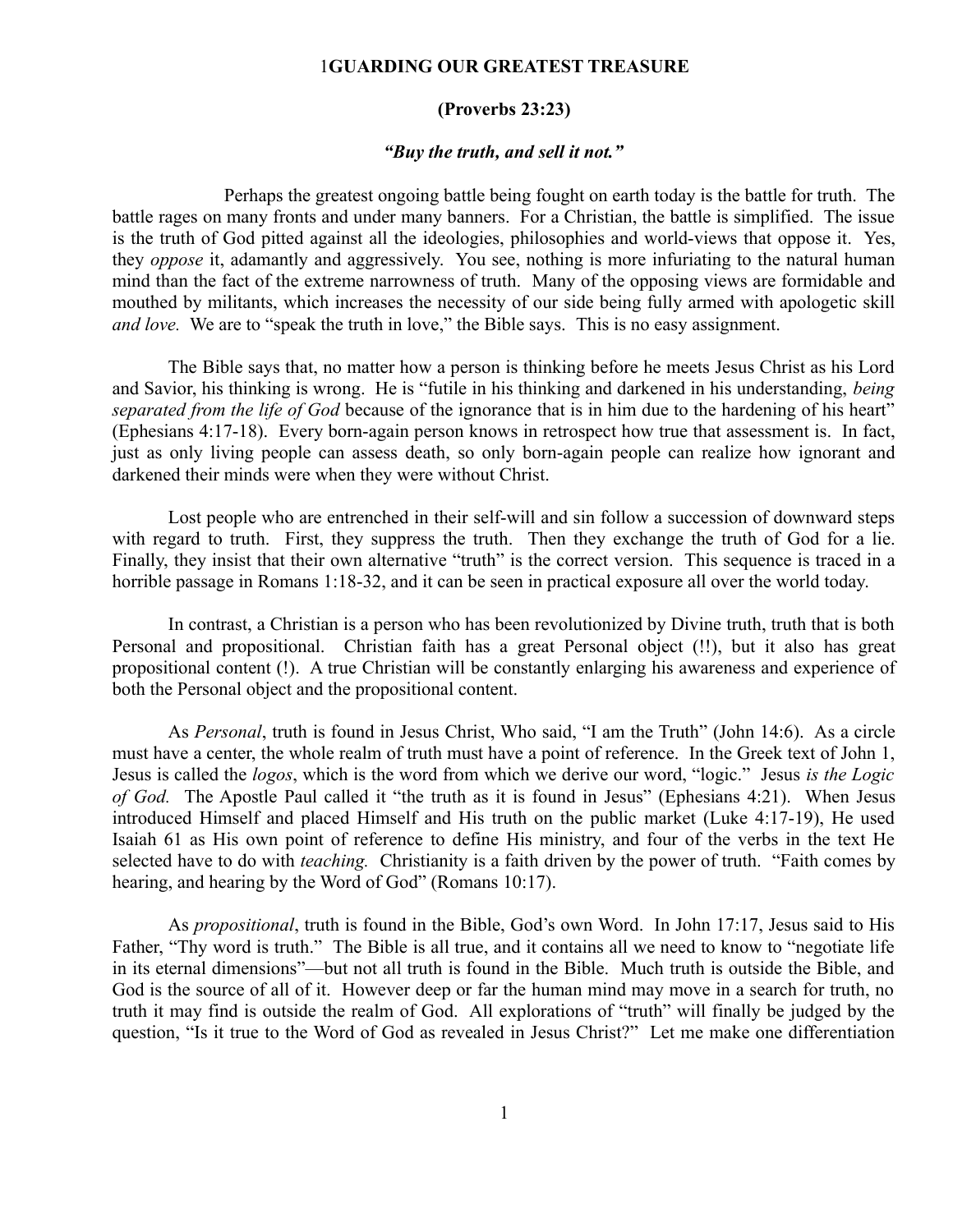before we look briefly at the text: there is a difference between something being *accurate* and something being *true.* Truth is far more and far bigger than mere accuracy. It is accurate that I am over six feet tall, but that does not Biblically qualify to be called "truth." C.S. Lewis helps us when he calls God's truth "true truth."

The tiny text that is at the head of this study gives to each of us a concise command that serves as a guide for our contacts with God's truth. Let me deal with it under several headings.

First, it speaks of a *priceless commodity we are to possess.* "Buy *the truth."* For a Christian disciple, this text reminds us of the vast information gap that characterizes a person when he receives Christ. In another study, I have called it an information *crisis*, and it is exactly that. "He knows nothing as he ought to know," and he will not know what he needs to know unless he daily "buys the truth." Disciple-making, by its very nature, assists the disciple in moving from what he *presently* knows to what he *should* know as a follower of Christ. The disciple-maker will "walk the disciple through the 'purchase process'" by which he 'buys the truth' on a daily basis and with life-transforming results. The discipler will teach the disciple how to appropriate both the Personal truth (how to abide in Christ and be filled with His Spirit) and the propositional truth of God (how to study and incarnate the Word of God). As he grows, the disciple will happily "buy the truth" just as he shops in a market for his favorite item.

In summary, truth is *not variable* and *not negotiable* to a true disciple of Jesus Christ. Someone said, "We live in an age that grants plausibility to every idea and certainty to none." But God's truth is absolute, not relative, whatever the secular mind may think and the secular mouth may argue. And it is not negotiable in that no price will entice the true believer to sell out the truth.

Second, the text suggests a *practical course to pursue* with regard to truth. "*Buy* the truth."This means that a disciple of Christ must take measures to possess the truth. Purchases don't just "happen." Commodities don't fall into the trunk of your car while you are playing in the park or drinking a cup of coffee with a friend. A true disciple will understand how high the stakes are with regard to truth, and will give up anything and everything else to possess truth. Furthermore, he will enlarge his supply of truth at every opportunity, paying whatever price is necessary to stock his mind, his heart and his life with this treasure. He remembers that Jesus said, "You shall know the truth, and the truth will make you free" (John 8:32).

Third, if we are to practice the admonition of the text, there is a *perpetual cost to pay.* "*Buy the truth.*" The word "buy" suggests giving up something of value to possess the item. It also suggests an exchange of that valuable thing in order to possess the desirable commodity. It is apparent that truth has a price tag—and it may be exorbitant! "Every road taken is every other road forsaken." When a person consolidates his time, attention, effort and energy to "buy the truth," he won't be found in lesser markets and bartering for lesser commodities.

Finally, the text specifies a *precise caution that must be taken to protect the possession.* "Buy the truth, and *sell it not."*

Just how would a believer "sell" truth? He might sell it by being too *casual* with it. As he neglects it, maintains a casual indifference toward it, or drifts away from it, he is selling the truth.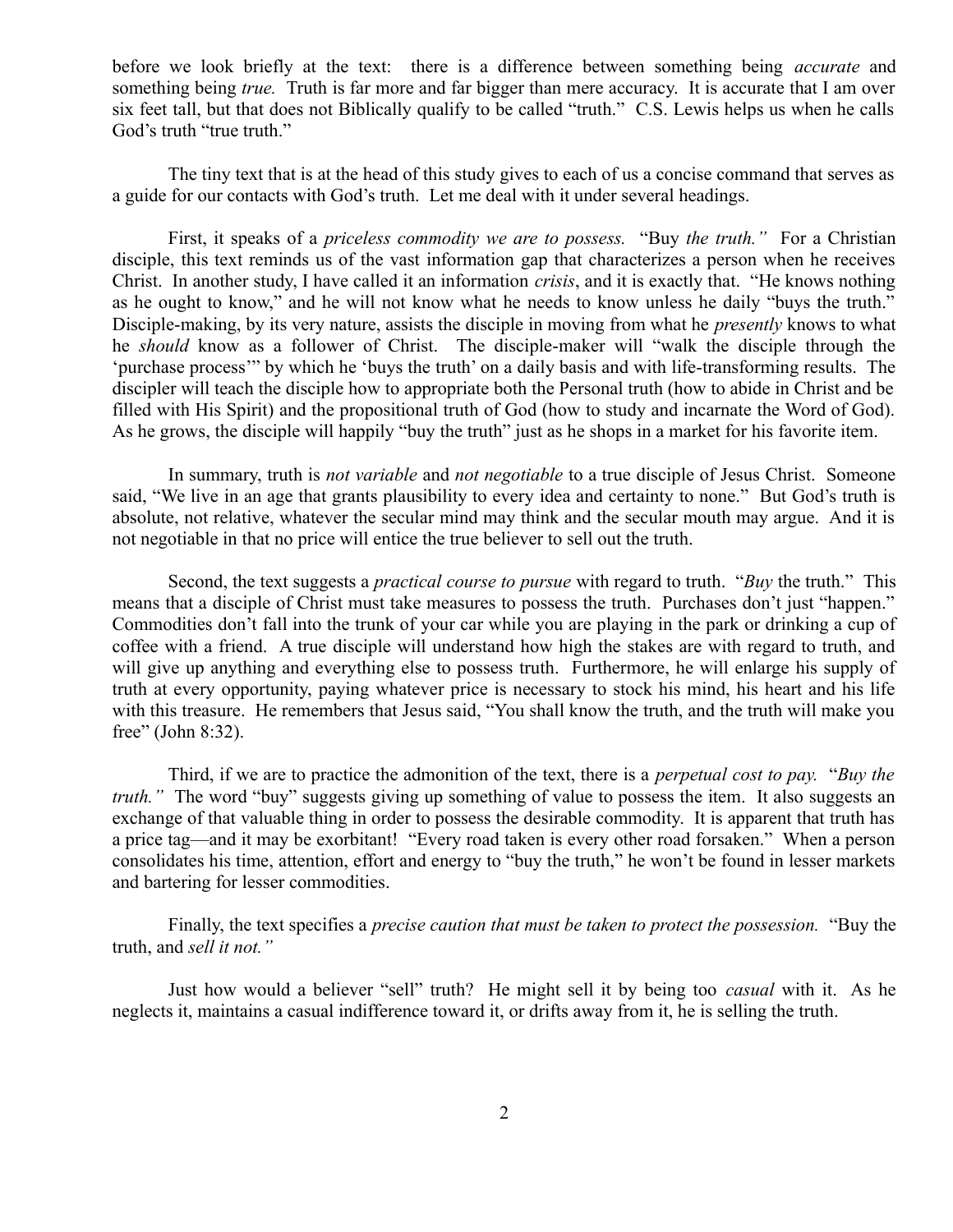Then he might sell the truth by *compromising* it. He might twist or distort it in his handling of it, both in public discussion or private consideration, or he might shade it in order to be socially acceptable among co-workers or associates.

He might sell the truth by not *championing* it. If the penetration of Christian truth into the market of world ideas depended totally on *you,* how much truth would be available for somebody else's "purchase" on the market? The man who refuses to champion truth while still trying to believe it is a coward. He simply walks away from a discussion rather than staying to present the truth. "Peace at any price" calls for too *great* a price to be paid when truth is the issue.

He might sell the truth by not *communicating* it. The Christian simply remains silent when Jesus and His truth need presentation and expression. "I believe, therefore, I have spoken," but this Christian practices a convenient and self-protective reserve instead of speaking the truth.

Brothers and sisters, God has gone to enormous trouble to make the truth available to us, and we should surely be willing to go to enormous trouble, if necessary, to hear, learn, heed, obey and repeat the truth He has given. A. W. Tozer said, "What divides us Christians is the degree to which we take truth; that is, how fervently we do or don't believe a particular truth," and he was right. In fact, if we genuinely love God (what's not to love?), such a "purchase" will not be seen as trouble at all. It will be viewed as pleasure and not pressure. It will be "an unspeakable joy and full of glory." We need truth more than we need comfort, convenience, happiness, affluence, possessions. "Better to die with a grip on truth than on anything else life offers." The more we "buy the truth," the happier we are. Christians are born (born *again)* to shop—for God's truth. "Buy the truth, and sell it not." Is the possession and practice of Divine truth a priority on your agenda?

Some years ago, I was captivated by the story of a Greenland Eskimo who was taken on one of the American polar expeditions. As a reward for his faithful service, he was brought to New York City for a short visit. He was amazed at all the miracles of sight and sound. When he returned to his native village, he told stories of buildings that rose into the very face of the sky. He spoke of streetcars, which he described as houses that moved along the trail, with people living in them as they moved. He told about mammoth bridges, artificial lights, and all the other dazzling delights of the great metropolis. His people looked at him coldly and walked away. Throughout the village he was dubbed, "The Liar." This name he carried in shame to his grave. Long before his death, his original name was entirely forgotten in the village.

Sometime later, a man named Knud Rasmussen made a trip from Greenland to Alaska. He was accompanied by an Eskimo named Mitek from the same village. Mitek visited Copenhagen and New York, where he saw many things for the first time and was duly impressed. Later, upon his return to Greenland, he recalled the tragic story of "The Liar" and decided that it would not be wise to tell the truth. Instead, he narrated the stories that his people could grasp, shaded them to their understanding, and thus saved his reputation.

He told them how he and Dr. Rasmussen maintained a kayak on the banks of a great river, the Hudson, and how each morning they paddled out for their hunting; ducks, geese and seals were plentiful. And Mitek said they enjoyed the visit with the "natives" immensely.